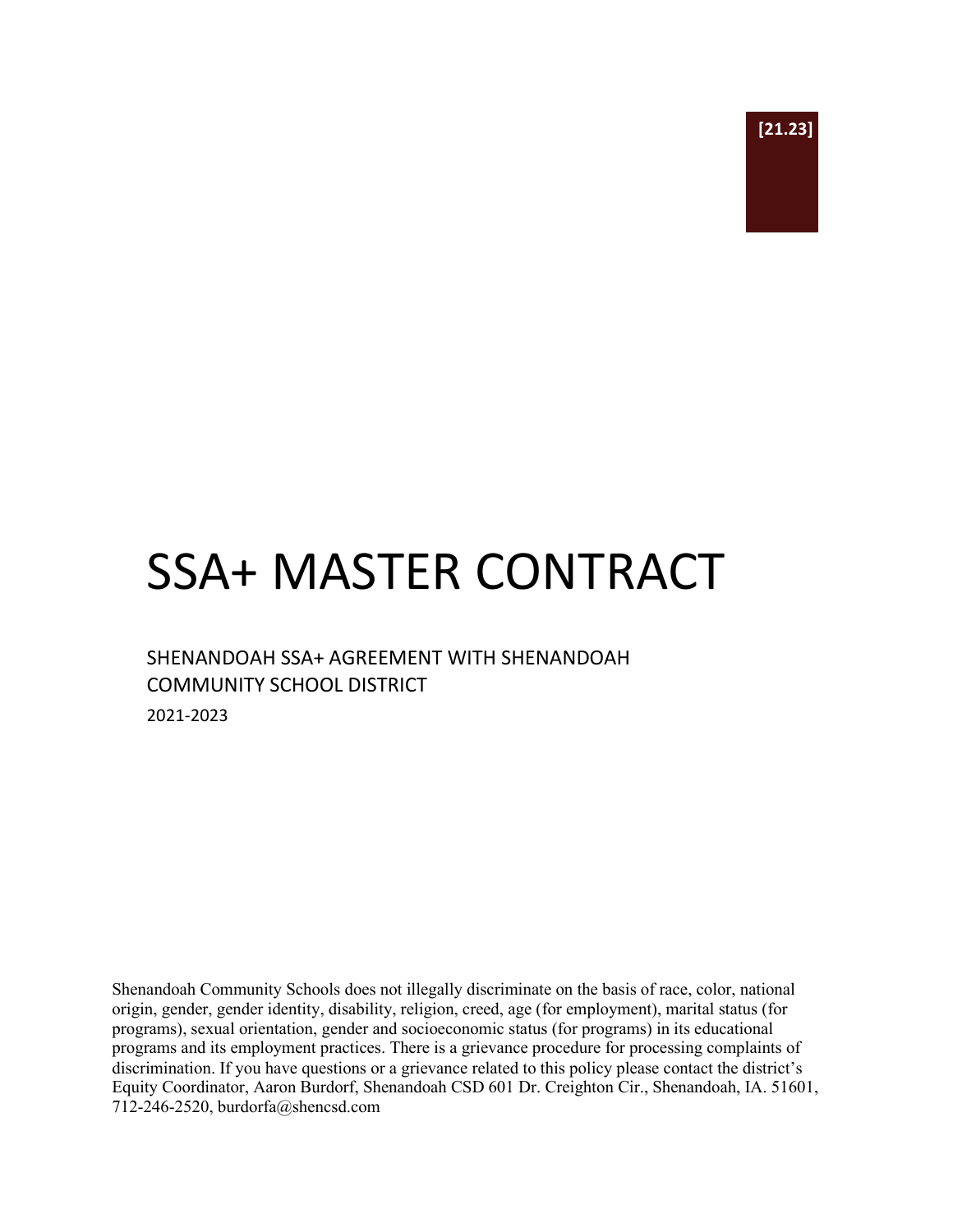#### GENERAL PROVISIONS

- 1. The minimum pay for each job classification is set out in Appendix A.
- 2. The starting wage for each person hired will be the probationary wage for their job classification in Appendix A unless the board determines that the probationary period shall be waived. In such instances, the starting wage for the employee shall be the base wage for their job classification in Appendix A.

#### SPECIAL PAY PROVISIONS REGARDING BUS DRIVERS

- 1. Regularly established bus routes will be paid at the rate of \$37.75 per route regardless of the hours required to complete the route and perform the related duties.
- 2. It is understood that the rate provided in paragraph 1 of this Section, compensates the employee for all necessary pre-trip and post-trip procedures and student discipline events that the driver may be required to spend time on.
- 3. Any and all required driver meetings will be paid at the employee's hourly wage.
- 4. Activity trips shall be paid on an hourly basis per hour for all driving time as per contracted amount.

#### DURATION PERIOD

This agreement shall be effective from July 1, 2021 and shall continue in effect until June 30, 2023. The contract may reopen on an annual basis for the limited purpose of negotiating base wage listed in Appendix A of the Master Contract.

#### SIGNATURE CLAUSE

In witness thereof, the parties hereto caused this Agreement to be signed by their respective Presidents, attested by their respective chief negotiators, and their signatures placed thereon, all on the <u>\_\_</u>\_day of \_\_\_\_\_\_\_\_\_\_\_, 2021.

SHENANDOAH SSA+ SHENANDOAH BOARD OF EDUCATION

 $By$ 

Its President

 $By$  By

Its Chief Negotiator(s) By Its Chief Negotiator(s)